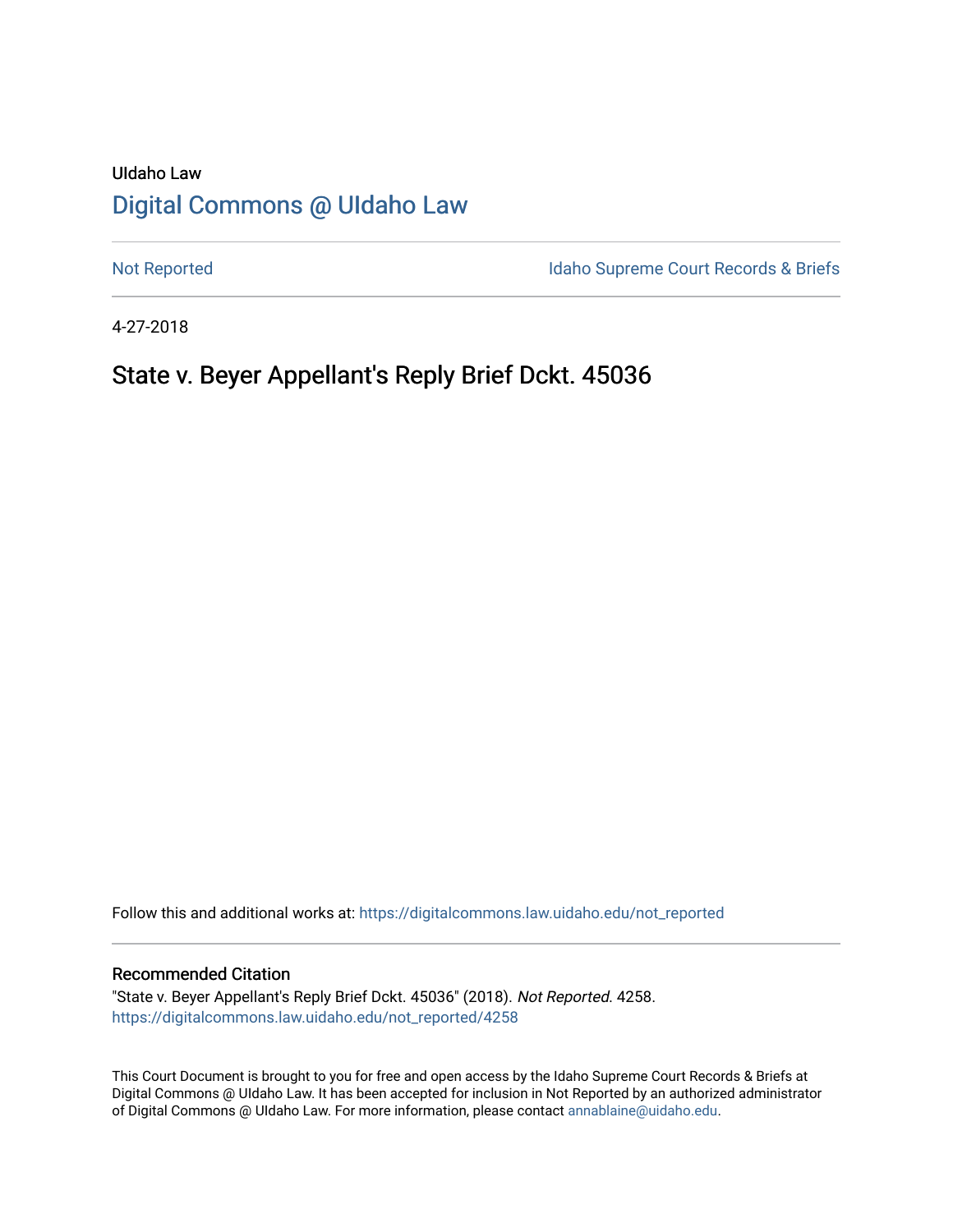#### **IN THE SUPREME COURT OF THE STATE OF IDAHO**

**)**

**)**

**)**

**)**

**STATE OF IDAHO, ) Plaintiff-Respondent, ) NO. 45036 JAMES MICHAEL BEYER, PREPLY BRIEF Defendant-Appellant. )**

**\_\_\_\_\_\_\_\_\_\_\_\_\_\_\_\_\_\_\_\_\_\_\_\_\_\_\_\_\_\_)**

**v. ) ADA COUNTY NO. CR-FE-2016-8223**

#### **REPLY BRIEF OF APPELLANT** \_\_\_\_\_\_\_\_\_\_\_\_\_\_\_\_\_\_\_\_\_\_\_\_

\_\_\_\_\_\_\_\_\_\_\_\_\_\_\_\_\_\_\_\_\_\_\_\_

**APPEAL FROM THE DISTRICT COURT OF THE FOURTH JUDICIAL DISTRICT OF THE STATE OF IDAHO, IN AND FOR THE COUNTY OF ADA**

> **HONORABLE GEORGE D. CAREY District Judge**

> > \_\_\_\_\_\_\_\_\_\_\_\_\_\_\_\_\_\_\_\_\_\_\_\_

\_\_\_\_\_\_\_\_\_\_\_\_\_\_\_\_\_\_\_\_\_\_\_\_

**State Appellate Public Defender Deputy Attorney General I.S.B. #6555 Criminal Law Division**

**MAYA P. WALDRON Boise, Idaho 83720-0010 Deputy State Appellate Public Defender (208) 334-4534 I.S.B. #9582 322 E. Front Street, Suite 570 Boise, Idaho 83702 Phone: (208) 334-2712 Fax: (208) 334-2985 E-mail: documents@sapd.state.id.us**

**ATTORNEYS FOR ATTORNEY FOR DEFENDANT-APPELLANT PLAINTIFF-RESPONDENT**

**ERIC D. FREDERICKSEN KENNETH K. JORGENSEN P.O. Box 83720**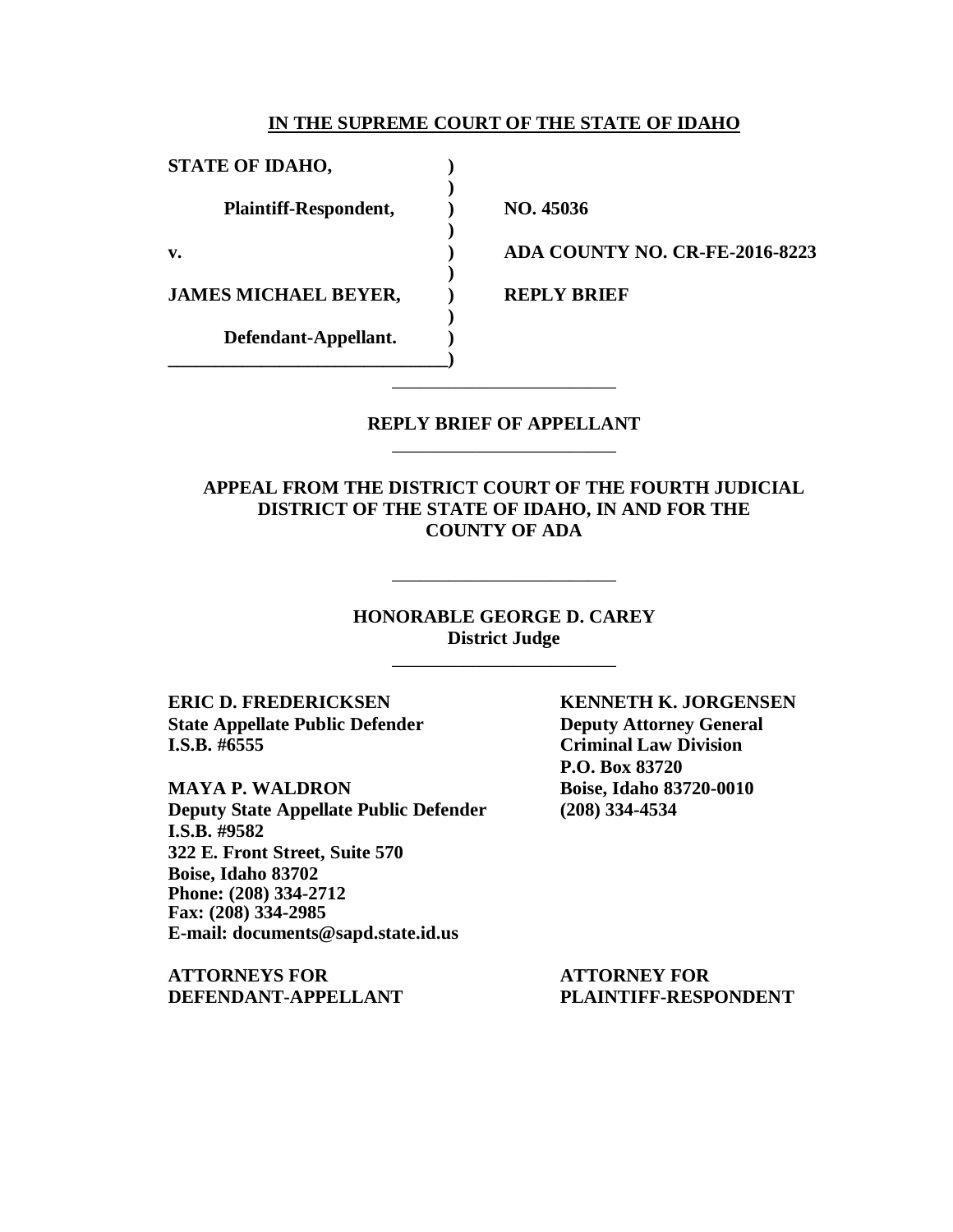## **TABLE OF CONTENTS**

| The District Court Abused Its Discretion By Admitting Officer<br>Ι.<br>Cooper's Testimony Regarding What The Kids Told Him On               |
|---------------------------------------------------------------------------------------------------------------------------------------------|
| A. The State's Arguments In Support Of The District Court's                                                                                 |
| B. The State Has Not Shown That The Error Is Harmless Beyond                                                                                |
| II. The Prosecutor Committed Misconduct Amounting To Fundamental Error<br>By Telling The Jury That Mr. Beyer Lied To Them And By Misstating |
|                                                                                                                                             |
|                                                                                                                                             |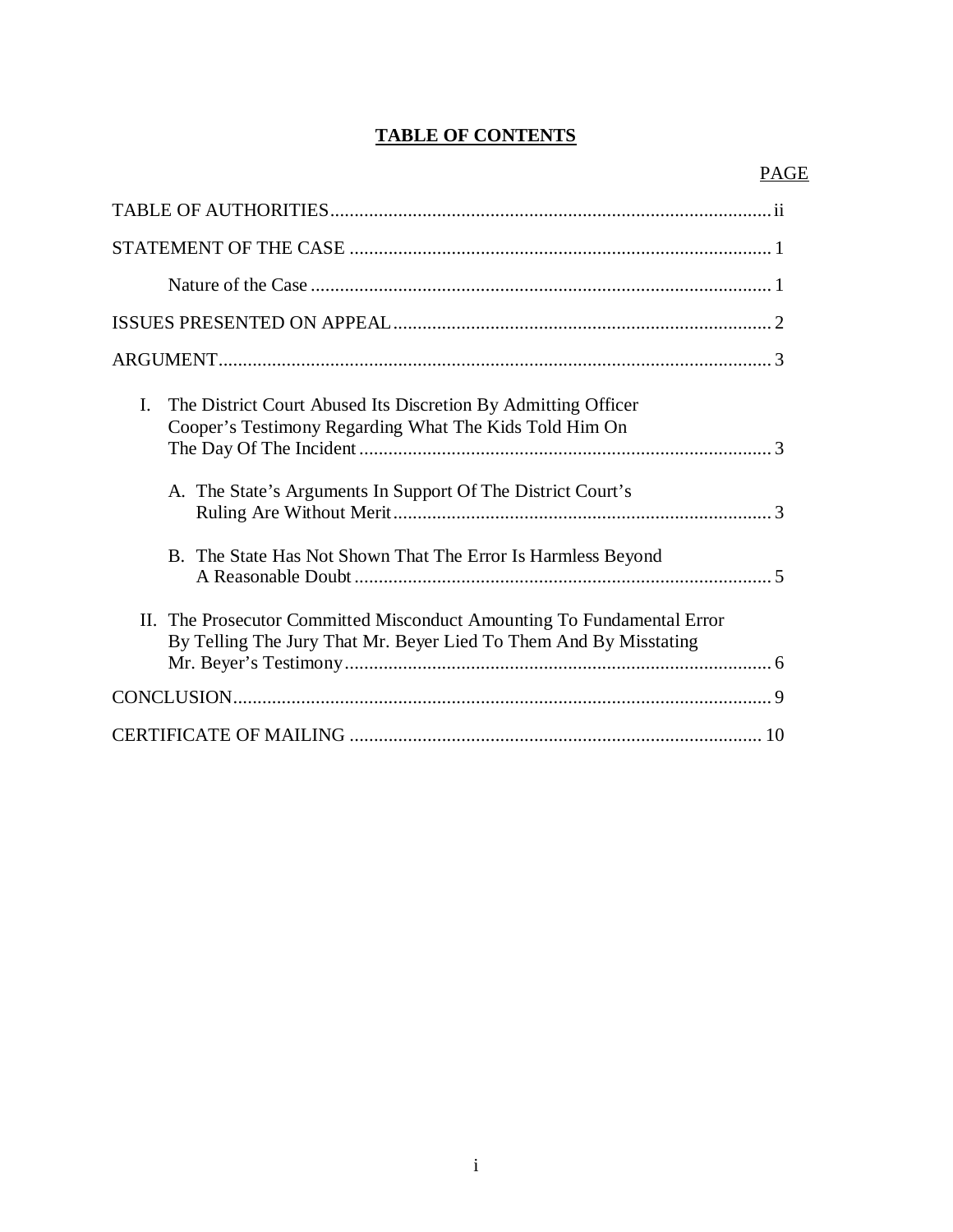# **TABLE OF AUTHORITIES**

## Cases

# Rules

|--|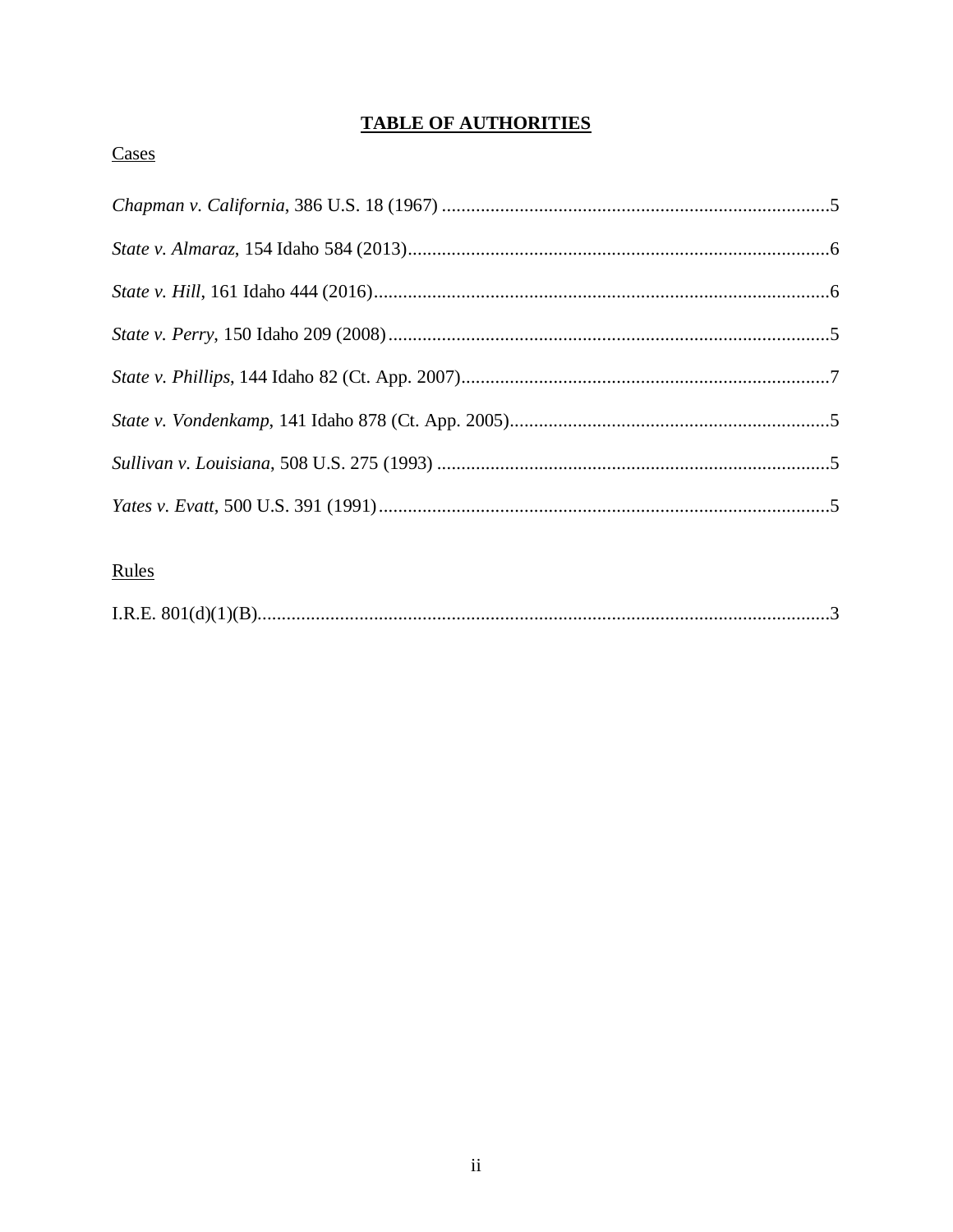### STATEMENT OF THE CASE

### Nature of the Case

Mr. Beyer challenges his conviction for attempted strangulation on two grounds—that the court incorrectly allowed Officer Cooper to testify to what Ms. McConnell's children told him on the day of the incident, and the prosecutor committed misconduct at closing by telling the jury that Mr. Beyer had lied to them and by misstating Mr. Beyer's testimony. The State's response, which relies on incorrect legal standards and a dubious interpretation of the facts, is unavailing. This Court should vacate Mr. Beyer's judgment of conviction and remand for a new trial.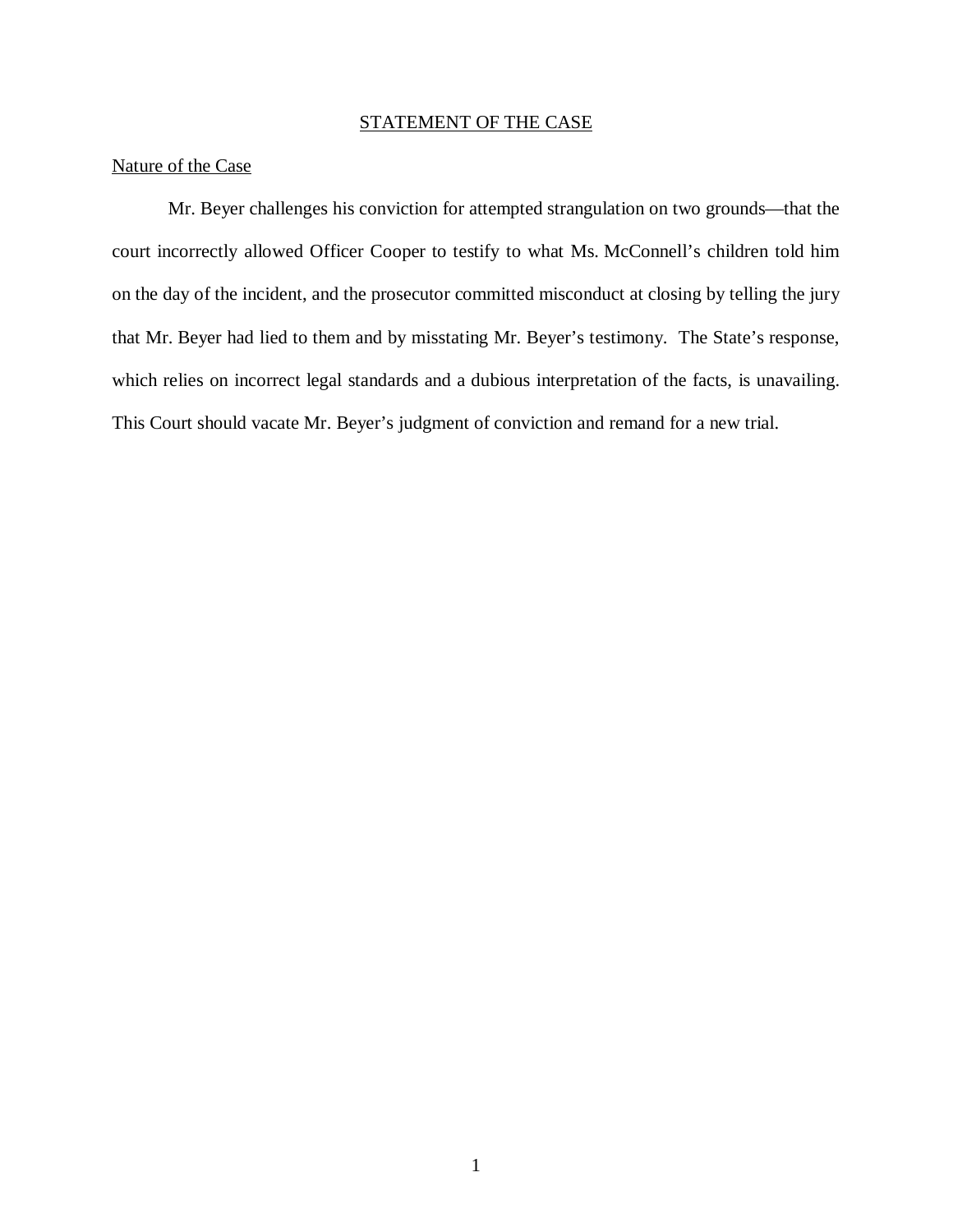### **ISSUES**

- I. Considering that Mr. Beyer gave only a conflicting account of his altercation of Ms. McConnell, and did not imply that the kids had recently fabricated their account of the physical altercation, did the district court abuse its discretion by allowing Officer Cooper to testify about what the kids told him on the day of the incident?
- II. Did the prosecutor commit misconduct amounting to fundamental error by telling the jury that Mr. Beyer had lied to them and by misstating Mr. Beyer's testimony?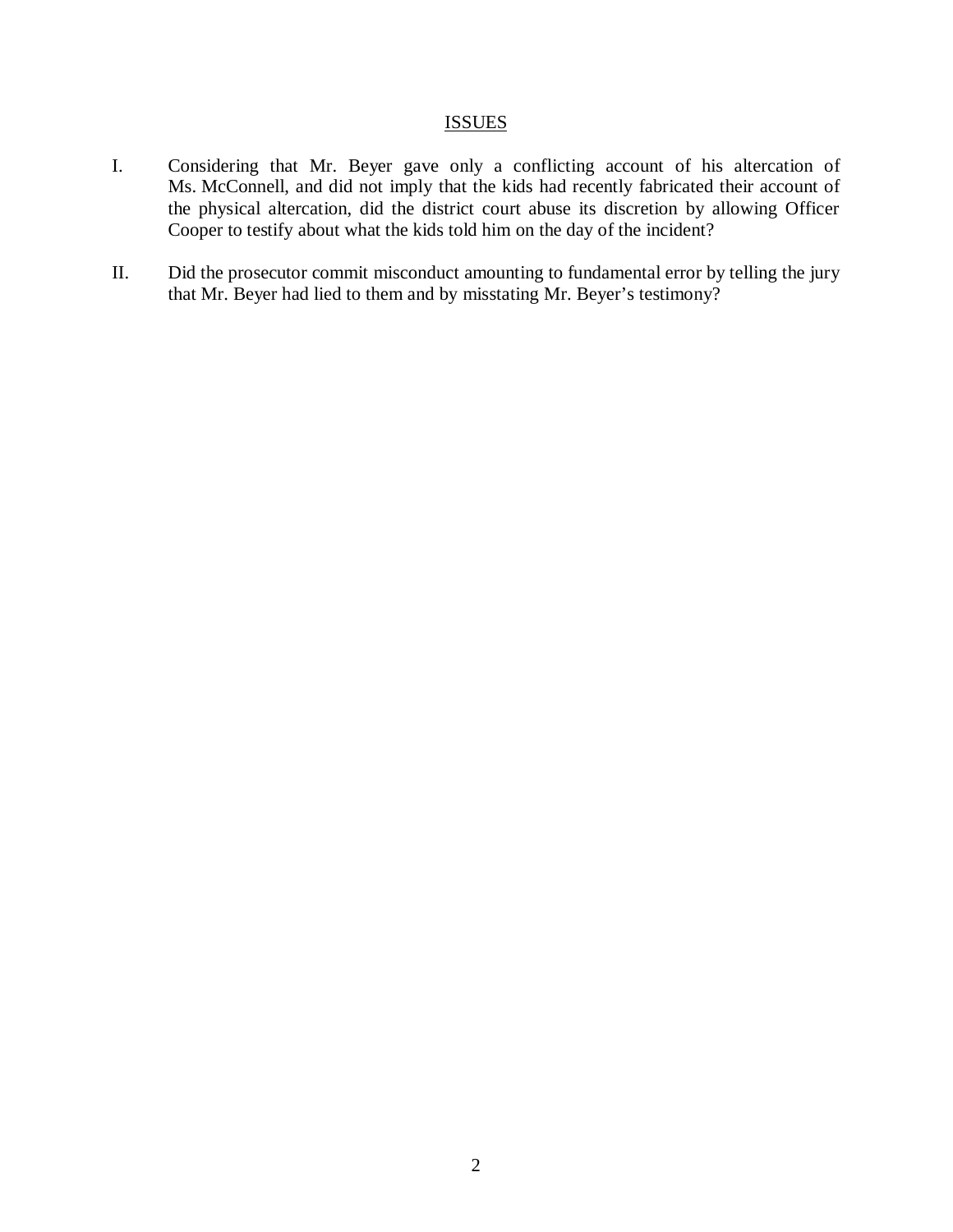#### ARGUMENT

I.

### The District Court Abused Its Discretion By Admitting Officer Cooper's Testimony Regarding What The Kids Told Him On The Day Of The Incident

In his appellant's brief, Mr. Beyer argued that because he did not impliedly or expressly claim during his testimony that the kids had recently fabricated their testimony or acted under an improper influence or motive, and any supposed allegation of fabrication or improper influence or motive preceded the kids' statements to Officer Cooper, the court should not have allowed Officer Cooper to testify to what the kids told him. In response, the State attempts to justify the court's decision by drawing an inference from thin air and then asks this Court to interpret the exception at issue so broadly that it would nearly swallow the rule. As for harmlessness, the State cites an incorrect legal standard, misinterprets the facts, and overlooks Officer Cooper's testimony about AO's statement entirely. Because the district court abused its discretion when it admitted Officer Cooper's testimony regarding what the kids told him on the day of the incident, and the State has not proven the error harmless, the Court should vacate Mr. Beyer's judgment of conviction.

#### A. The State's Arguments In Support Of The District Court's Ruling Are Without Merit

The State first asserts that the district court did not err because, "[o]n this record, including Beyer's testimony that M.M. was not in the hall to see what she testified to seeing, defense counsel *certainly could have* argued that in the months between the event and the trial McConnell had exerted improper influence on her adolescent daughter . . . ." (Resp. Br., pp.5–6 (emphasis added).) It goes without saying that an inference that defense counsel could have, but did not, draw does not trigger the hearsay rule at issue. *See* I.R.E. 801(d)(1)(B).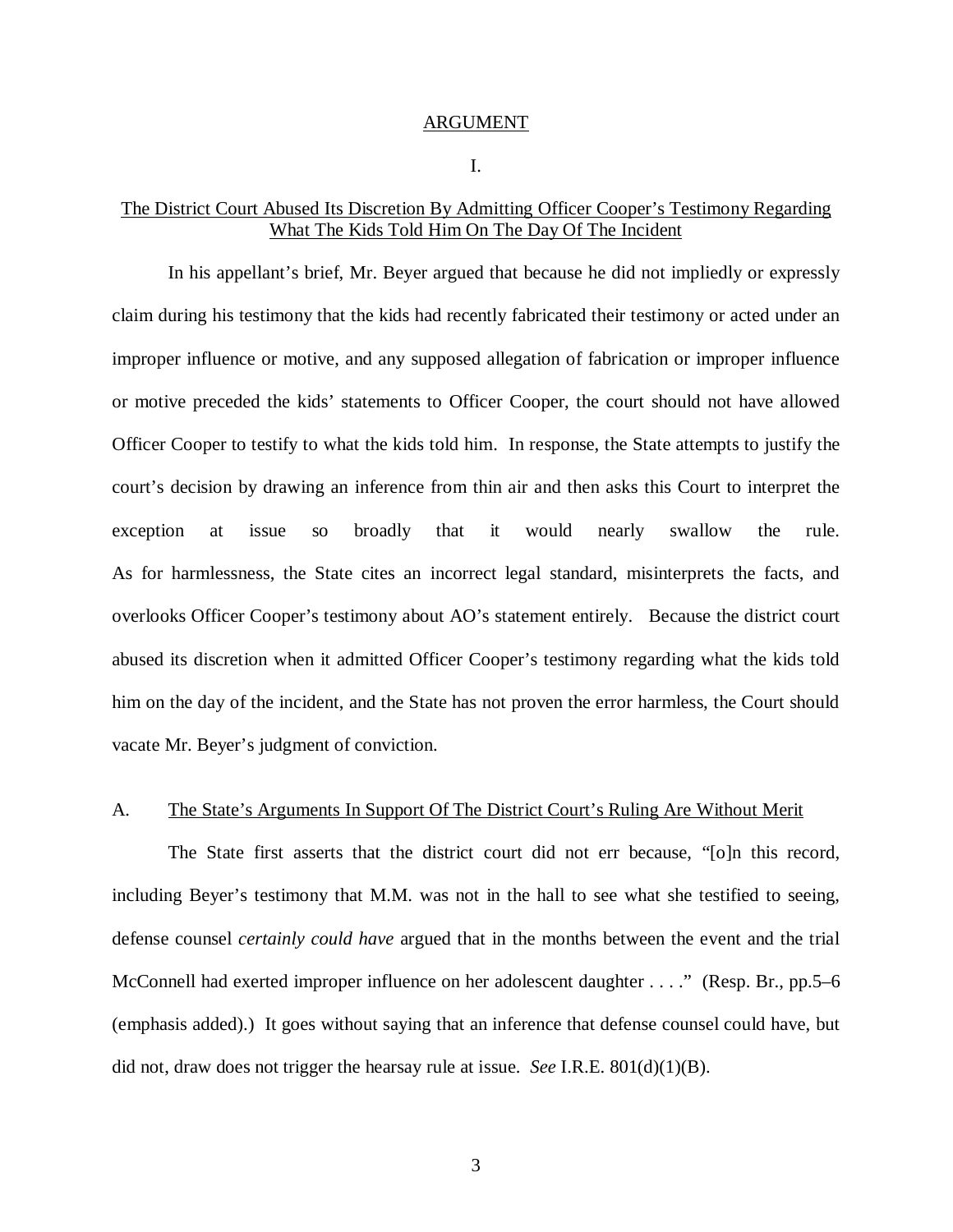The State next suggests that a prior consistent statement is admissible based on the circumstances of the case alone, namely when the defendant testifies to a different set of facts than the witness, the witness is either the victim or has a relationship with the victim, and more time elapses between the crime and the testimony than passed between the crime and the initial statement. (Resp. Br., pp.5–6.) The State is incorrect. Those circumstances cannot in and of themselves imply recent fabrication or improper influence or motive—with the exception of Mr. Beyer's decision to exercise his Fifth Amendment right to testify in his own defense, they are the inevitable result of the alleged crime, and not an after-the-fact decision by Mr. Beyer regarding trial strategy. What's more, this same set of circumstances inevitably occurs in a rather large number of cases, which means the State's argument would render this nonhearsay "exception" the rule.

Finally, the State posits that Mr. Beyer's argument assumes that the children had a motive to lie based on their relationship to their mother, and agrees that this motive pre-dates their statements to Officer Cooper. (Resp. Br., p.7.) The State then suggests that because this case actually deals an implication that the kids fabricated their stories at Ms. McConnell's direction, and only a short amount of time passed between the altercation and the kid's statements to Officer Cooper, but a longer amount of time passed between then and the trial, Mr. Beyer implied improper influence during the latter period of time. (*Id.*) Not so. Regardless of whether the supposed implication were one of recent fabrication or improper influence or motive, the motive, influence, or fabrication could have taken place in the time between the altercation and the arrival of the police. More importantly, the State's argument further underscores that Mr. Beyer did not imply anything about a recent fabrication or improper influence or motive regarding that part of the kids' testimony, much less did he "imply" that Ms. McConnell directed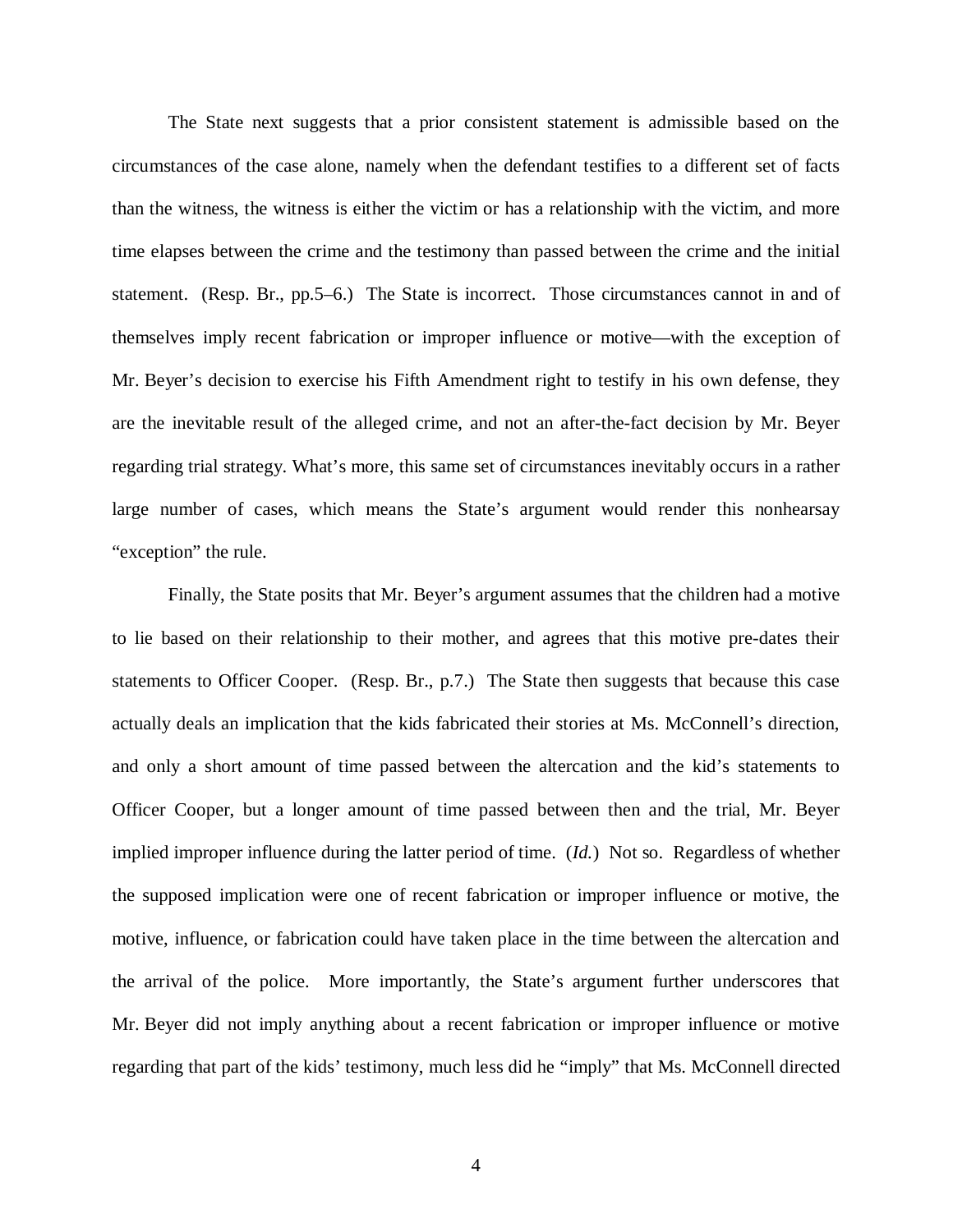her children to recount a specific version of events specifically between when the officers got to the scene and the trial.

#### B. The State Has Not Shown That The Error Is Harmless Beyond A Reasonable Doubt

As an initial matter, the State argues harmlessness using an incorrect legal standard. The State cited to *State v. Vondenkamp*, 141 Idaho 878, 887 (Ct. App. 2005), for the proposition that "[a]n error is harmless if a reviewing court can find beyond a reasonable doubt that the jury *would have* reached the same result without the admission of the challenged evidence." (Resp. Br., p.7 (emphasis added).) But this Court in *State v. Perry*, 150 Idaho 209, 221 (2008), adopted the U.S. Supreme Court's harmless error analysis from *Chapman v. California*, 386 U.S. 18, 24 (1967). That standard provides that, when a defendant objects to an error and shows that a violation occurred, the State bears the burden of proving, "'beyond a reasonable doubt that the error complained of *did not* contribute to the verdict obtained.'" *Perry*, 150 Idaho at 221 (quoting *Chapman*, 386 U.S. at 24 (emphasis added)). The question "is whether the jury *actually* rested its verdict on evidence establishing the presumed fact beyond a reasonable doubt, independently of" the inadmissible evidence. *Yates v. Evatt*, 500 U.S. 391, 404 (1991) (emphasis). "The inquiry, in other words, is not whether, in a trial that occurred without the error, a guilty verdict would surely have been rendered, but whether the guilty verdict *actually rendered* in this trial was *surely unattributable* to the error." *Sullivan v. Louisiana*, 508 U.S. 275, 279 (1993) (emphasis added). The standard cited by the State has not been good law for a decade.

 Next, the State argues the error is harmless by explaining that Officer Cooper's testimony "might have bolstered [MM's] credibility, but if Beyer is correct and he never challenged her credibility, then it added nothing to the trial." (Resp. Br., p.8.) The State appears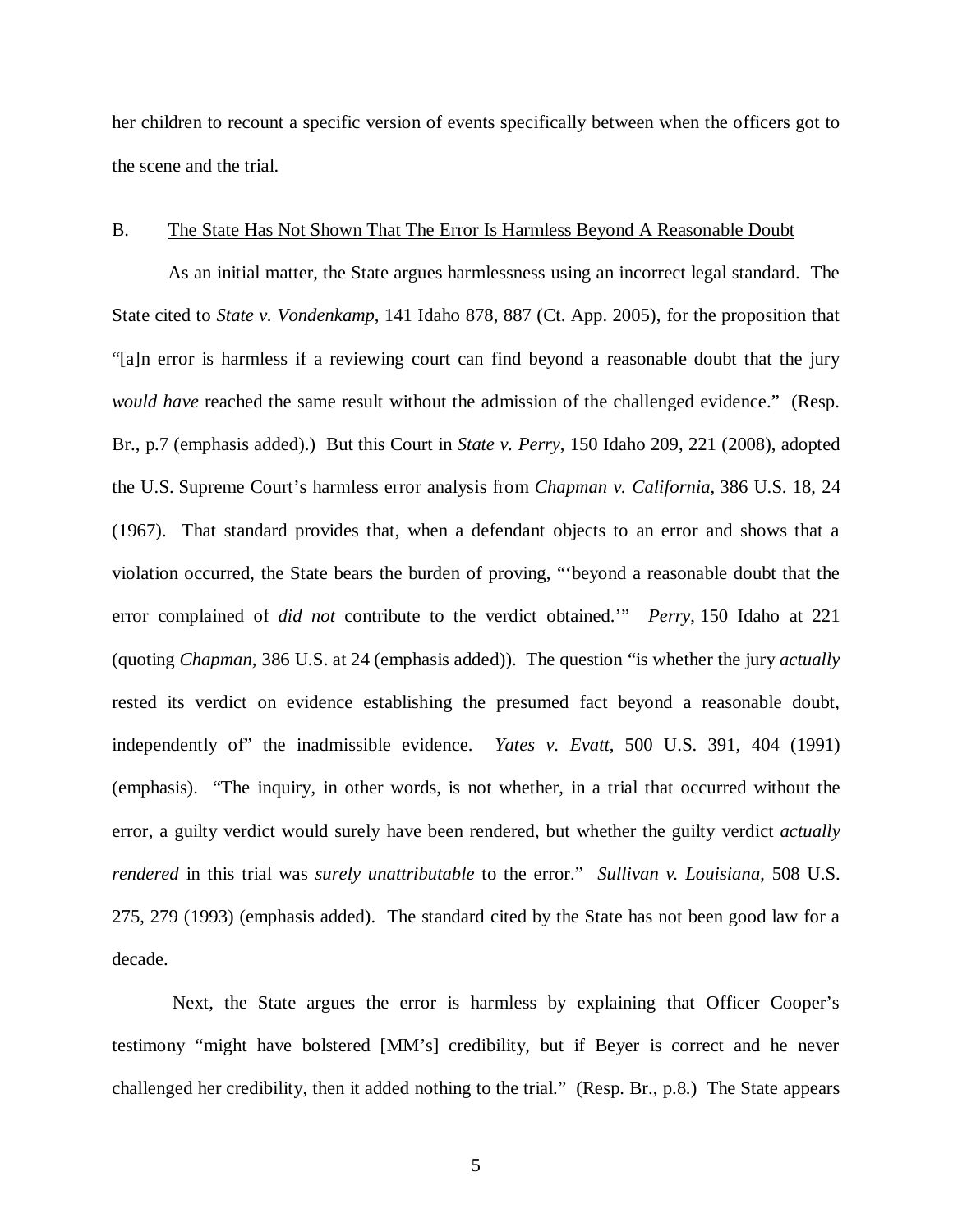to have confused an implication of fabrication with a challenge to credibility. Although Mr. Beyer did not imply that the kids fabricated their testimony, he certainly challenged their credibility by testifying to a different version of the altercation. And because the trial came down to who the jury believed—Ms. McConnell and her children or Mr. Beyer—this error cannot be harmless.

Finally, the State never addressed Officer Cooper's testimony about AO's statements, (Resp. Br., pp.3–8), even though Mr. Beyer challenged the admission of Officer Coopers' testimony with respect to both MM and  $AO<sup>1</sup>$  $AO<sup>1</sup>$  $AO<sup>1</sup>$  (App. Br., pp.9–10). Because "[t]he State fails to meet its burden of proving harmless error if it does not address the subject in its briefing," *State v. Hill*, 161 Idaho 444, 450, 387 P.3d 112, 118 (2016); *State v. Almaraz*, 154 Idaho 584, 598–99 (2013), the State has failed to meet its burden as to Officer Cooper's testimony about AO's statements. This Court should vacate Mr. Beyer's judgment of conviction.

#### II.

### The Prosecutor Committed Misconduct Amounting To Fundamental Error By Telling The Jury That Mr. Beyer Lied To Them And By Misstating Mr. Beyer's Testimony

Mr. Beyer argued in his appellant's brief that the prosecutor committed misconduct at closing in two ways—by telling the jury that Mr. Beyer had lied to them and by misstating

<span id="page-9-0"></span><sup>&</sup>lt;sup>1</sup> Defense counsel did not object to Officer Cooper's testimony about AO's statement, but the objection to Officer Cooper's testimony regarding MM's statement adequately preserved that issue. In response to that objection, the prosecutor argued that "this goes to rebut any claim or [sic] fabrication given the testimony of the defendant that *they* may be fabricating their story now," and that Mr. Beyer "was explaining that *the kids* didn't see, essentially, what they had saw because he laid down on their mom." (Tr., p.445, Ls.10–18.) Further, immediately after asking Officer Cooper about what MM said, the prosecutor asked him about what AO said. (Tr., p.446, L.13–p.447, L.11). Therefore, it is clear the parties and court understood the objection to apply to Officer Cooper's testimony regarding both prior statements.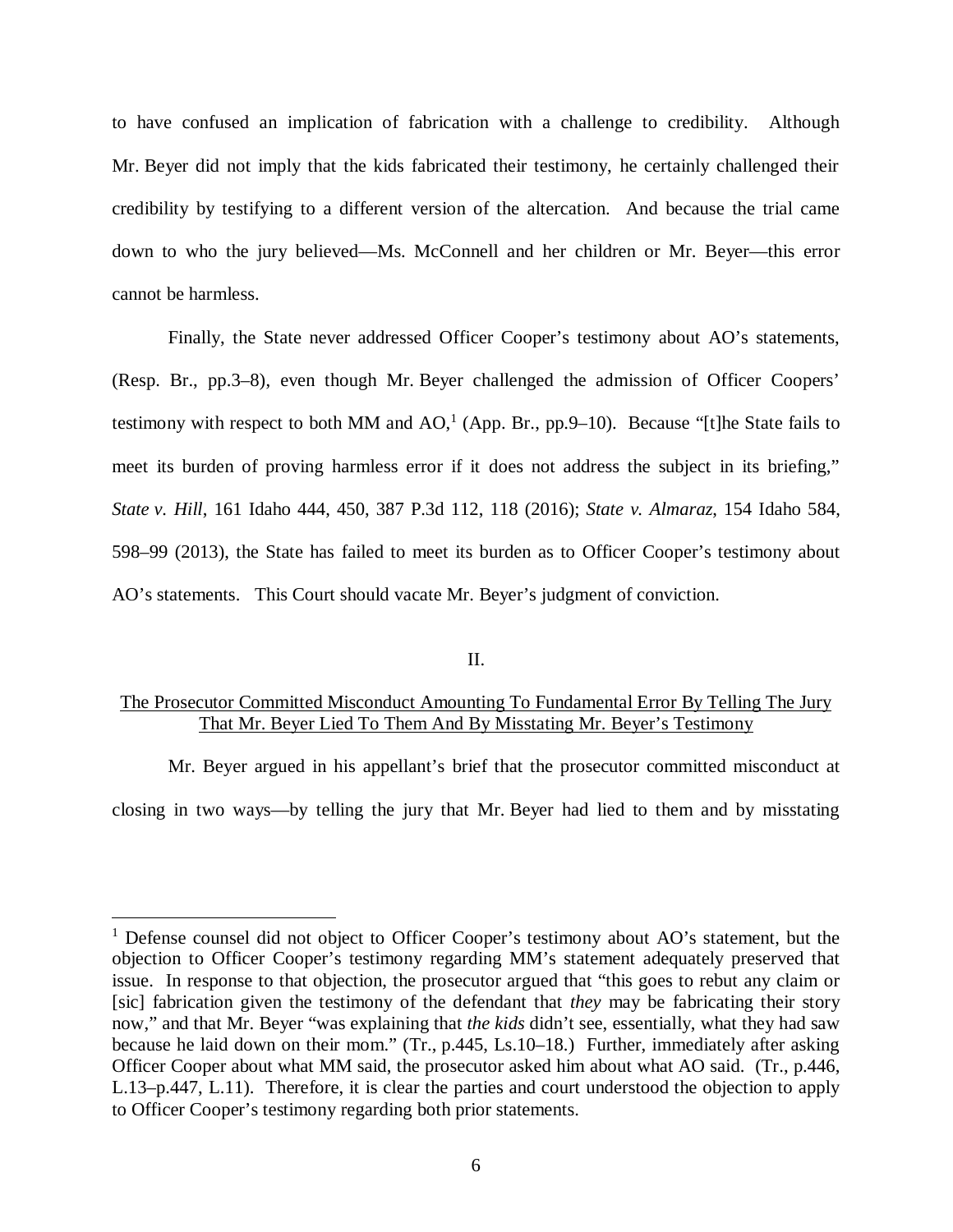Mr. Beyer's testimony. In response, the State argues that prosecutor's statements did not amount to misconduct at all, nor did they rise to the level of fundamental error. The State is mistaken.

As for the prosecutor's claim that Mr. Beyer had lied to them, the State claims "it is proper to explain how evidence adduced at trial affects the credibility of various witnesses." (Resp. Br., p.10.) True, but the prosecutor here went beyond merely discussing credibility. Instead, she made it personal—he had lied *to them*: "And he tried to do it *with you*. You know he tried to do it *with you*." (Tr., p.522, Ls.6–7 (emphasis added).) "[H]e was lying, first to the officers and then two days ago *to you*." (Tr., p.529, Ls.21–22 (emphasis added).) "This was inflammatory language seemingly calculated to arouse negative emotions," and thus amounted to misconduct. *State v. Phillips*, 144 Idaho 82, 87 (Ct. App. 2007).

As for misstating Mr. Beyer's testimony, the State claims that the prosecutor's argument was proper "in context" because "it is clear that the prosecutor was not arguing what he admitted in cross-examination but was arguing about his direct testimony; specifically what Beyer either forgot or thought he remembered about his statement when he crafted the version he presented as his defense." (Resp. Br., p.12.) The record belies State's argument, but it fails regardless.

Again, the prosecutor said that Mr. Beyer

forgot which lie he told Officer Cooper. *And he told you that*. He hadn't reviewed the audio. He didn't *remember saying* that she had jumped on his back. He was sure that *he had said* that she had body-checked him. He was sure *he had said* she knocked him off balance and that he had escorted her out.

(Tr., p.523, Ls.8–11 (emphasis added).) But Mr. Beyer did not discuss the substance of his earlier statements about the altercation to Officer Cooper until cross-examination. (*See generally* p.406, L.11–p.421, L.6 (direct-examination), p.419, Ls.4–9 (Mr. Beyer confirming during direct that he told Officer Cooper "what had happened," but not discussing any specifics of their conversation), p.431, L.14–p.436, L.16 (Mr. Beyer testifying to what he told Officer Cooper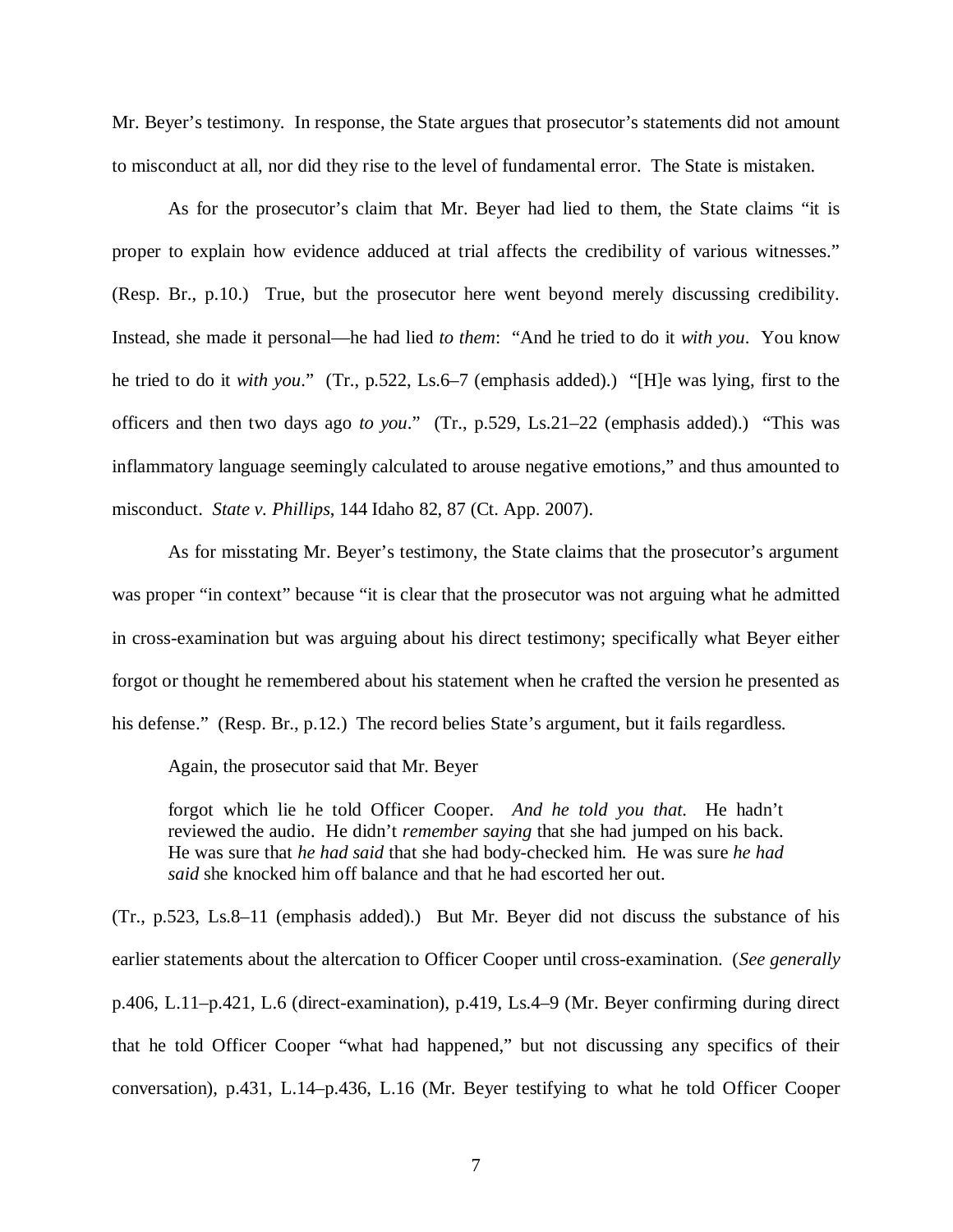during cross-examination), p.438, L.16–p.439, L.9 (Mr. Beyer testifying to what he told Officer Cooper during redirect-examination).) Thus, the prosecutor misstated Mr. Beyer's testimony, regardless of whether she intended to reference direct- or cross-examination. If the prosecutor intended to refer to Mr. Beyer's cross-examination—which she clearly did—then she misstated the substance of his testimony by claiming he did not remember telling Officer Cooper that Ms. McConnell had jumped on his back and he was sure he had used the term "body-check" with Officer Cooper. (*See* App. Br., pp.12–13.) On the other hand, if the prosecutor intended to reference only Mr. Beyer's direct testimony, then she misstated that he testified about his statements to Officer Cooper during his direct testimony at all, and further misled the jury by simply ignoring Mr. Beyer's testimony on cross-examination. (*See* p.406, L.11–p.421, L.6, p.417, Ls.4–9.) Either way, the prosecutor committed misconduct.

Finally, the State asserts that Mr. Beyer did not show that defense counsel elected not to object to the misconduct because it "would merely call additional attention to the fact that in cross-examination Beyer admitted glaring inconsistencies between his statement and his testimony." (Resp. Br., p.12; *see also* Resp. Br., p.12 (saying "there is no prejudice because Beyer clearly gave conflicting versions of events"), p.13 (describing Mr. Breyer's earlier statement as "contrary" to his trial testimony).) The State's characterization of the "inconsistencies" is a stretch. On direct examination, Mr. Beyer said Ms. McConnell "bodychecked" him, explaining that "the best way I can describe it is a body check. I can *feel her on my back* and pushing me at the same time while I'm bent over. . . ." (Tr., p.406, L.11–p.409, L.14, p.408, Ls.10–12 (emphasis added).) When asked on cross-examination, Mr. Beyer acknowledged that he told Officer Cooper that Ms. McConnell had *jumped on his back* and did not use the term "body-check." (Tr., p.431, L.14–p.433, L.24 (emphasis added).) Although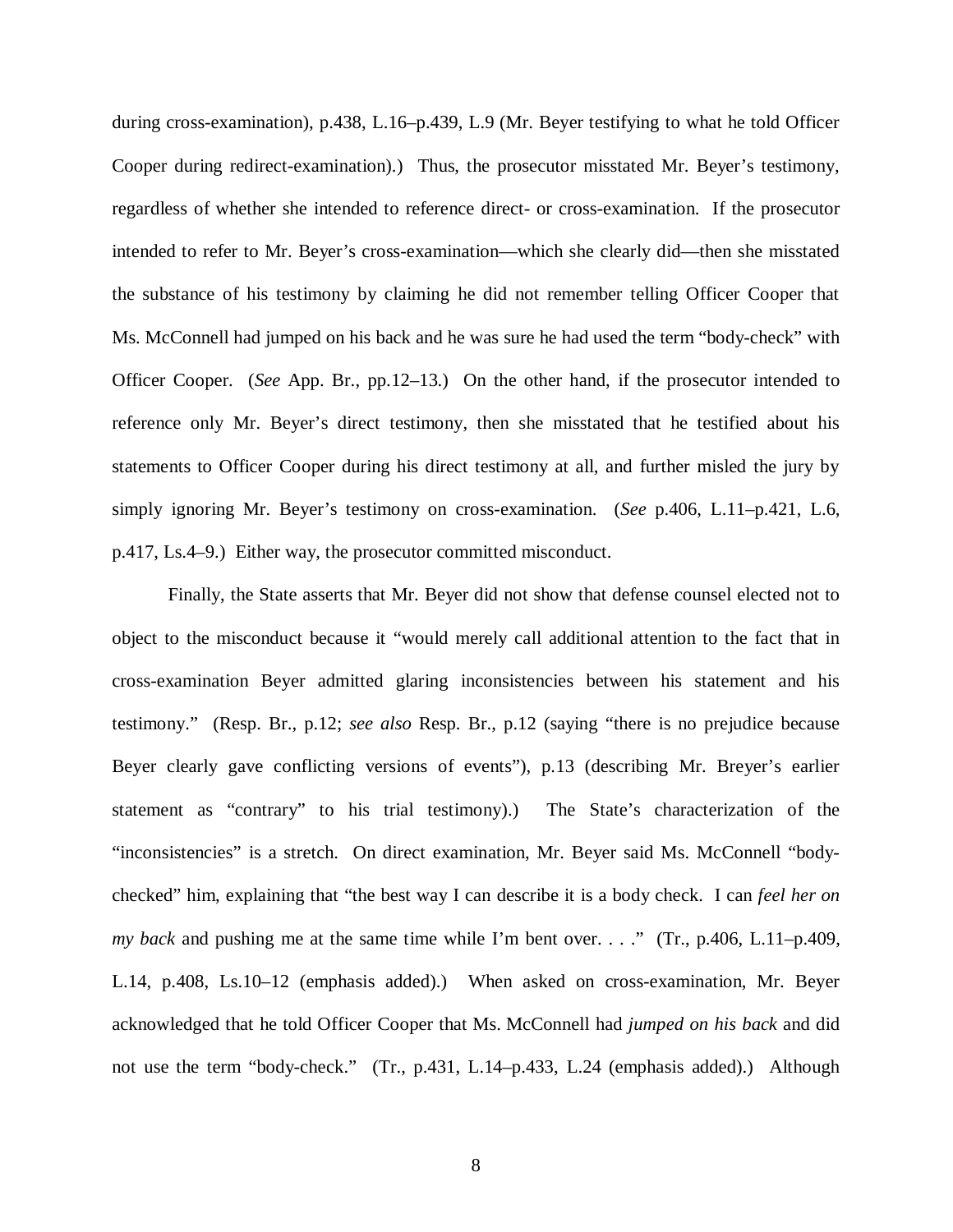Mr. Beyer did not use identical wording, his descriptions of Ms. McConnell's actions to Officer Cooper and at trial paint the same picture. Therefore, defense counsel's failure to object to the "glaring inconsistencies" between Mr. Beyer's actual testimony and the prosecutor's misrepresentations of that testimony could only be oversight.

The prosecutor committed misconduct which deprived Mr. Beyer of his due process right to a fair trial, the misconduct is clear from the record, and there is a reasonable possibility that the misconduct affected the verdict. This Court should vacate Mr. Beyer's judgment of conviction.

#### **CONCLUSION**

Mr. Beyer respectfully asks that this Court vacate his judgment of conviction and remand for a new trial.

DATED this 27<sup>th</sup> day of April, 2018.

 $/s/$ 

MAYA P. WALDRON Deputy State Appellate Public Defender